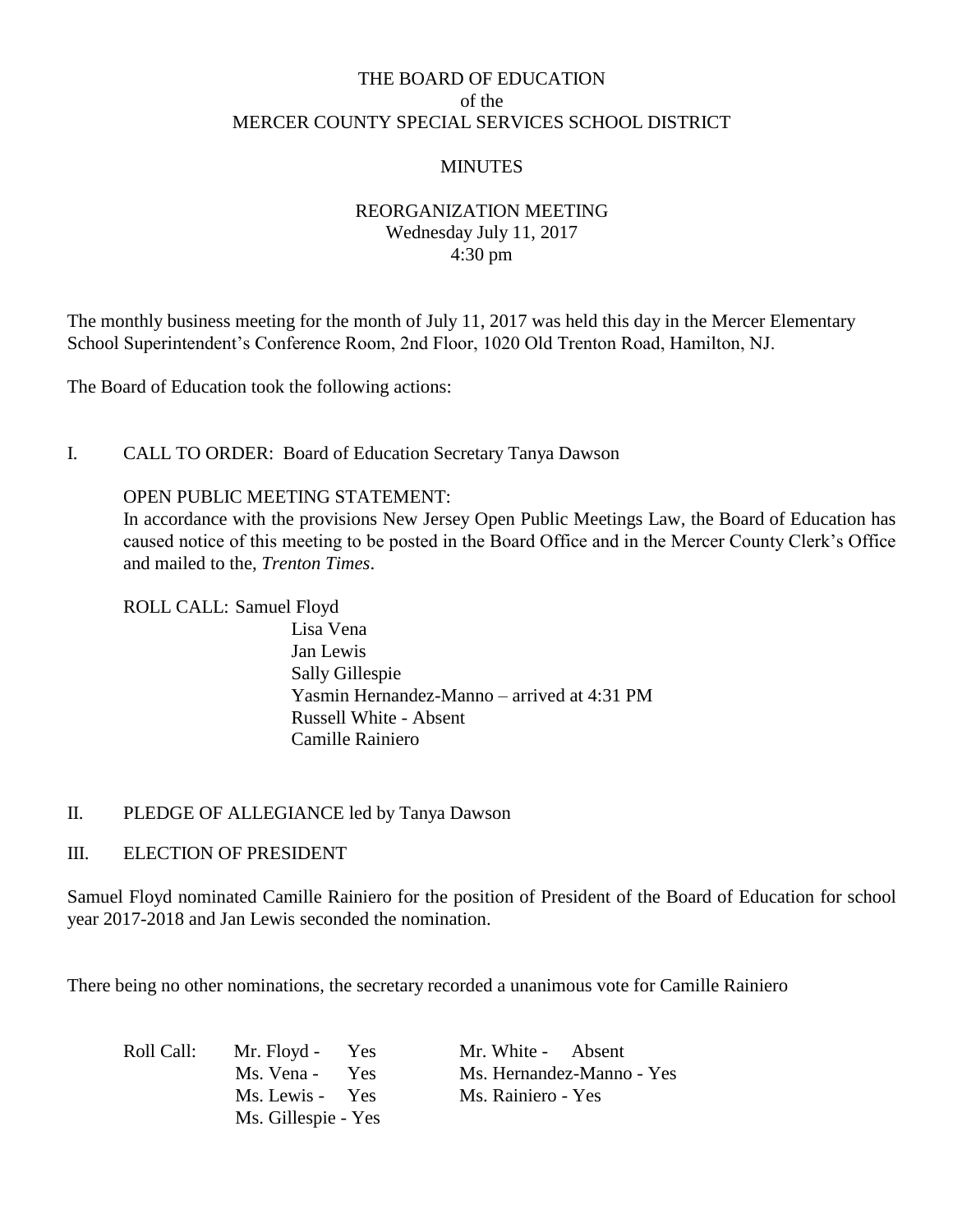# IV. BOARD VICE-PRESIDENT ASSUMES THE CHAIR

### V. ELECTION OF VICE PRESIDENT

Jan Lewis nominated Russell White for the position of Vice President of the Board of Education for school year 2017-2018 and Samuel Floyd seconded the nomination.

There being no other nominations, the secretary recorded a unanimous vote for Russell White.

| Roll Call: | Mr. Floyd - Yes     | Mr. White - Absent        |
|------------|---------------------|---------------------------|
|            | Ms. Vena - Yes      | Ms. Hernandez-Manno - Yes |
|            | Ms. Lewis - Yes     | Ms. Rainiero - Yes        |
|            | Ms. Gillespie - Yes |                           |

# VI. APPOINT DELEGATE FOR NEW JERSEY SCHOOL BOARDS ASSOCIATION

# Name: Lisa Vena and Russel White

A Motion by Samuel Floyd and seconded by Jan Lewis to approve the aforementioned was carried by roll call vote.

| Roll Call: | Mr. Floyd - Yes     | Mr. White - Absent        |
|------------|---------------------|---------------------------|
|            | Ms. Vena - Yes      | Ms. Hernandez-Manno - Yes |
|            | Ms. Lewis - Yes     | Ms. Rainiero - Yes        |
|            | Ms. Gillespie - Yes |                           |

### VII. APPOINT REPRESENTATIVES FOR BOARD OF SCHOOL ESTIMATE

#### Names: Lisa Vena and Camille Rainiero

A Motion by Jan Lewis and seconded by Sally Gillespie to approve the aforementioned was carried by roll call vote.

| Roll Call: | Mr. Floyd - Yes     | Mr. White - Absent        |
|------------|---------------------|---------------------------|
|            | Ms. Vena - Yes      | Ms. Hernandez-Manno - Yes |
|            | Ms. Lewis - Yes     | Ms. Rainiero - Yes        |
|            | Ms. Gillespie - Yes |                           |

### VIII. RULES FOR GOVERNANCE

Resolved; the Board of Education adopt all policies and regulations in effect on June 30, 2017 in compliance with N.J.S.A.18A:11-1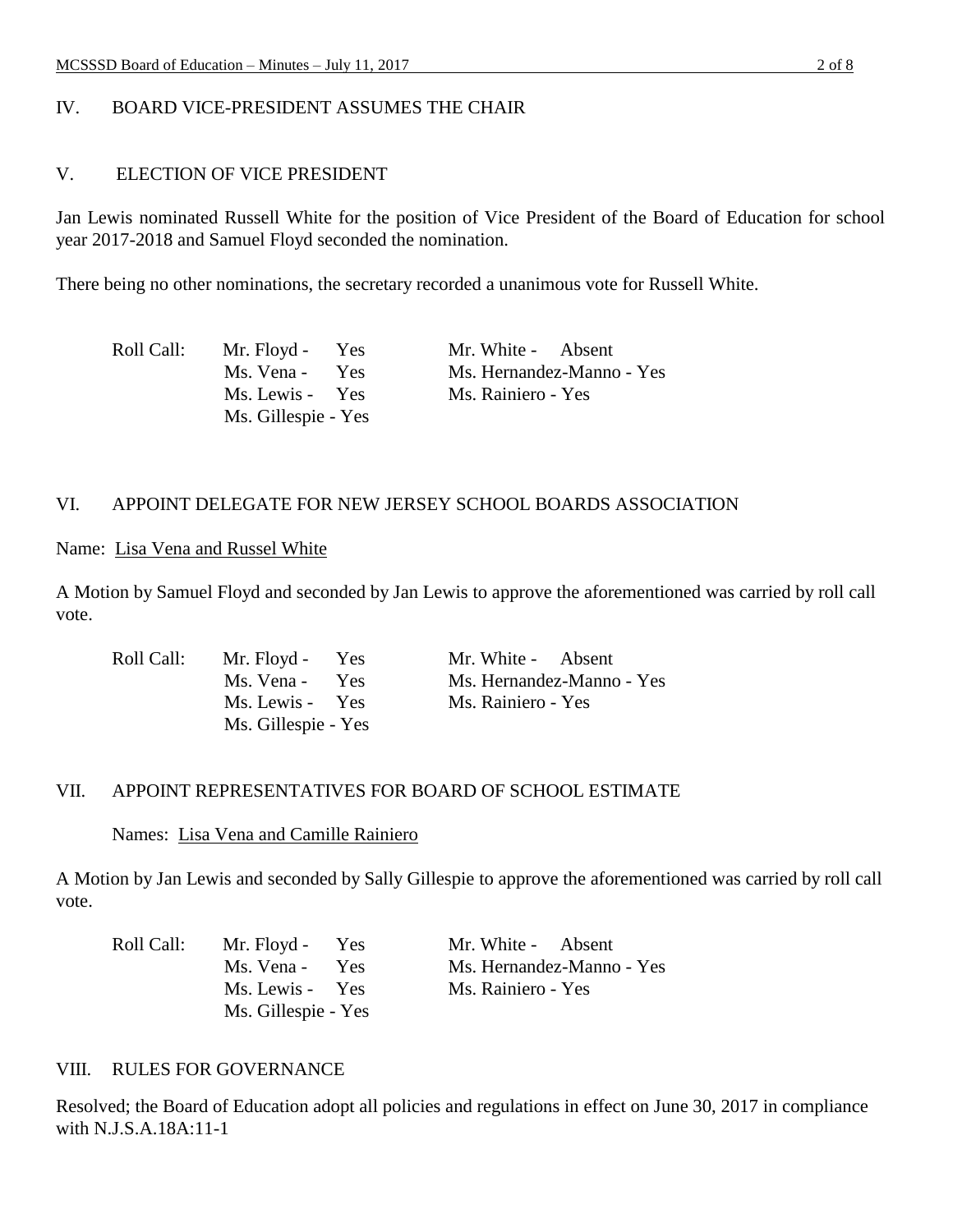A Motion by Lisa Vena and seconded by Jan Lewis to approve the aforementioned was carried by roll call vote.

| Roll Call: | Mr. Floyd - Yes          | Ms. White - Absent        |
|------------|--------------------------|---------------------------|
|            | Ms. Vena -<br><b>Yes</b> | Ms. Hernandez-Manno - Yes |
|            | Ms. Lewis - Yes          | Mr. Rainiero-Yes          |
|            | Ms. Gillespie - Yes      |                           |

### IX. CURRICULA AND TEXTBOOKS

Resolved, the Board of Education adopt all curricula and textbooks of record on June 30, 2017 in compliance with N.J.S.A. 18A:33-1 and 34-1.

A Motion by Lisa Vena and seconded by Jan Lewis to approve the aforementioned was carried by roll call vote.

| Roll Call: | Mr. Floyd - Yes     | Ms. White - Absent        |
|------------|---------------------|---------------------------|
|            | Ms. Vena - Yes      | Ms. Hernandez-Manno - Yes |
|            | Ms. Lewis - Yes     | Mr. Rainiero-Yes          |
|            | Ms. Gillespie - Yes |                           |

# X. MEETING SCHEDULE AND NOTICE

Resolved, the Board of Education establishes the following meeting calendar for the next year:

| Tuesday, August 22, 2017, 4:30 p.m.   | <b>Regular Business Meeting</b>             |
|---------------------------------------|---------------------------------------------|
| Tuesday, September 5, 2017, 4:30 p.m. | <b>Regular Business Meeting</b>             |
| Tuesday, October 3, 2017, 4:30 p.m.   | <b>Regular Business Meeting</b>             |
| Monday*, November 6, 2017, 4:30 p.m.  | <b>Regular Business Meeting</b>             |
| *Moved to Monday Due to Election Day  |                                             |
| Tuesday, December 5, 2017, 4:30 p.m.  | <b>Regular Business Meeting</b>             |
| Tuesday, January 9, 2018 4:30 p.m.    | <b>Regular Business Meeting</b>             |
| Tuesday, February 6, 2018, 4:30 p.m.  | <b>Regular Business Meeting</b>             |
| Tuesday, March 6, 2018, 4:30 p.m.     | <b>Regular Business Meeting</b>             |
| Tuesday, April 10, 2018, 4:30 p.m.    | <b>Regular Business Meeting</b>             |
| Tuesday, May 1, 2018, 4:30 p.m.       | <b>Regular Business Meeting</b>             |
| Tuesday, June 5, 2018, 4:30 p.m.      | <b>Regular Business Meeting</b>             |
| Tuesday, July 10, 2018, 4:30 p.m.     | Reorganization and Regular Business Meeting |
| Tuesday, June 6, 2017, 4:30 p.m.      | <b>Regular Business Meeting</b>             |
| Tuesday, July 11, 2017, 4:30 p.m.     | Reorganization and Regular Business Meeting |

FURTHER RESOLVED, the secretary is directed to post this schedule in the Board Office, all district schools, and in the Mercer County Clerk's Office and to mail it to the Trenton Times.

A Motion by Lisa Vena and seconded by Jan Lewis to approve the aforementioned was carried by roll call vote.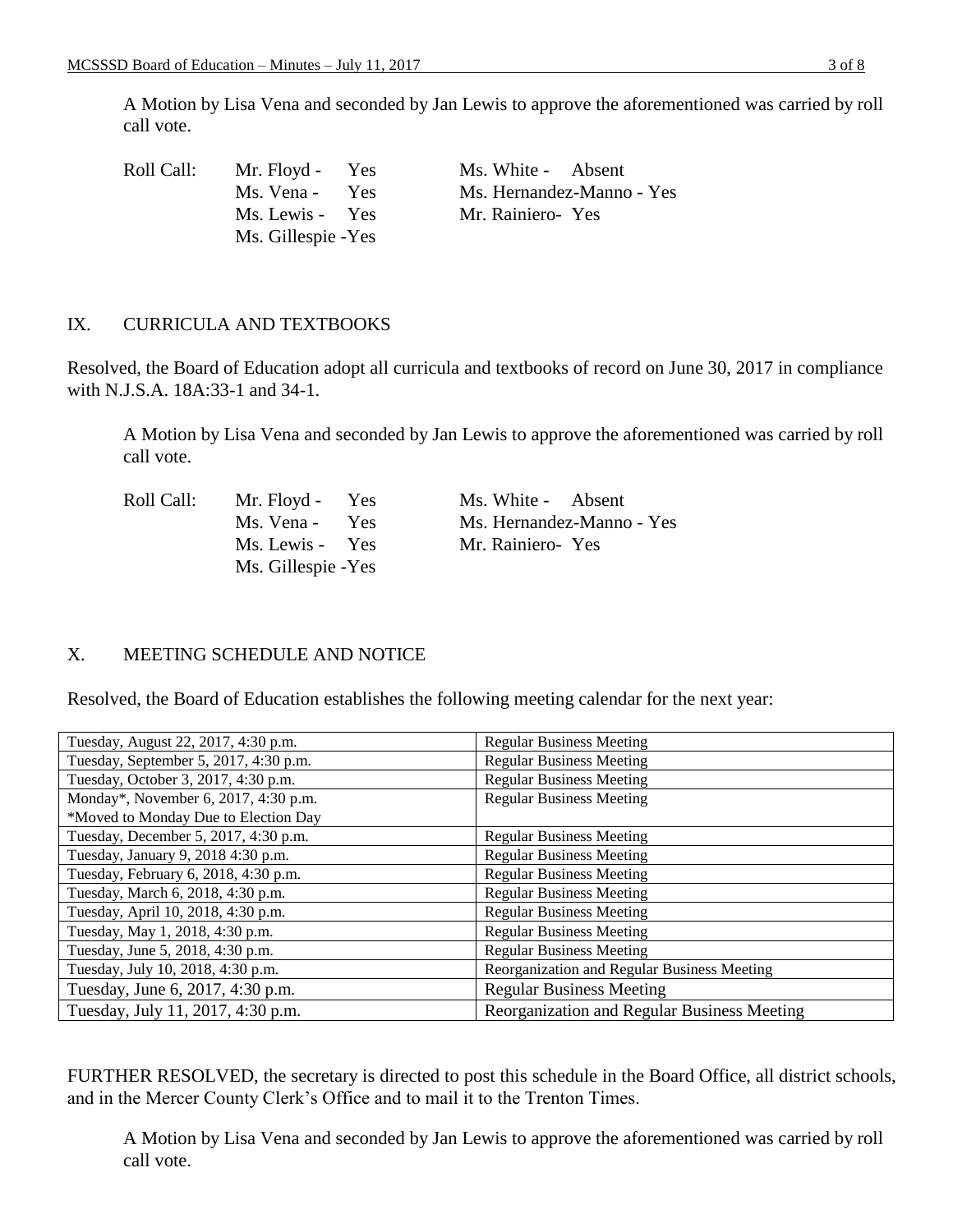| Roll Call: | Mr. Floyd - Yes     | Ms. White - Absent        |
|------------|---------------------|---------------------------|
|            | Ms. Vena - Yes      | Ms. Hernandez-Manno - Yes |
|            | Ms. Lewis - Yes     | Mr. Rainiero-Yes          |
|            | Ms. Gillespie - Yes |                           |

#### XII. APPOINTMENTS

Resolved, the Board of Education approves the following appointments, which are in effect until the next reorganization meeting or until changed by resolution and carry the compensation indicated:

| <b>POSITION</b>                                    | <b>APPOINTED</b>                       | <b>COMPENSATION</b>     |
|----------------------------------------------------|----------------------------------------|-------------------------|
| Treasurer                                          | David Miller                           | \$3,875.00              |
| <b>Board Secretary</b>                             | Tanya Dawson                           | <b>NA</b>               |
| District Purchasing Agent for 2017/2018            | Tanya Dawson                           | <b>NA</b>               |
| (Attachment-XII)                                   |                                        |                         |
| Agent of Record -Property & Casualty Insurance     | Burlington County Joint Insurance Fund | <b>Commission Basis</b> |
| Agent of Record -Prescription & Dental Insurance   | Conner Strong & Buckelew               | \$17,400                |
| Attorney                                           | Walter R. Bliss, Jr., Esquire          | \$49,939                |
| Auditor                                            | Wiss & Company LLC                     | \$61,200                |
| Medical Inspector                                  | David Sharlin, M.D.                    | \$51,970                |
| Architect(s)                                       | Design Ideas Group                     | Fee Basis               |
| Plan Administrator for 403(b) & 457(b) Tax Shelter | Tanya Dawson                           | NA                      |
| <b>Public Agency Compliance Officer</b>            | Tanya Dawson                           | $\overline{NA}$         |
| Open Public Records Act Officer                    | Tanya Dawson                           | <b>NA</b>               |
| <b>Affirmative Action Officer</b>                  | Clara Bigos                            | <b>NA</b>               |
| ADA/504 Compliance Officer                         | Clara Bigos                            | <b>NA</b>               |
| <b>AED</b> Coordinator                             | Karen Burke                            | <b>NA</b>               |
| <b>Substance Awareness Coordinator</b>             | Heidi Musick                           | <b>NA</b>               |
| <b>Title IX Coordinator</b>                        | Dana Hice-DePugh                       | <b>NA</b>               |
| Health and Safety Coordinator                      | Dana Hice-DePugh                       | <b>NA</b>               |
| Anti-Bullying Compliance Coordinator (HIB)         | Carline Mirthil                        | <b>NA</b>               |
| Homeless Student Liaison                           | Clara Bigos                            | <b>NA</b>               |
| <b>District Testing Coordinator</b>                | <b>Stacey Jakalow</b>                  | <b>NA</b>               |
| <b>Emergency Management Coordinator</b>            | Frederick Hillman                      | <b>NA</b>               |
| <b>Indoor Air Quality Designed Person</b>          | Frederick Hillman                      | <b>NA</b>               |
| District Integrated Pest Management Coordinator    | Frederick Hillman                      | <b>NA</b>               |
| <b>Right to Know Officer</b>                       | Frederick Hillman                      | <b>NA</b>               |
| Chemical Hygiene Officer                           | Frederick Hillman                      | <b>NA</b>               |
| <b>AHERA</b> Coordinator                           | Frederick Hillman                      | <b>NA</b>               |
| <b>Toxic Hazard Preparedness Officer</b>           | Frederick Hillman                      | <b>NA</b>               |
| <b>Certified Renovator USEPA</b>                   | Frederick Hillman                      | <b>NA</b>               |
|                                                    |                                        |                         |

A Motion by Lisa Vena and seconded by Jan Lewis to approve the aforementioned was carried by roll call vote.

Ms. Lewis - Yes Mr. Rainiero- Yes Ms. Gillespie -Yes

Roll Call: Mr. Floyd - Yes Ms. White - Absent Ms. Vena - Yes Ms. Hernandez-Manno - Yes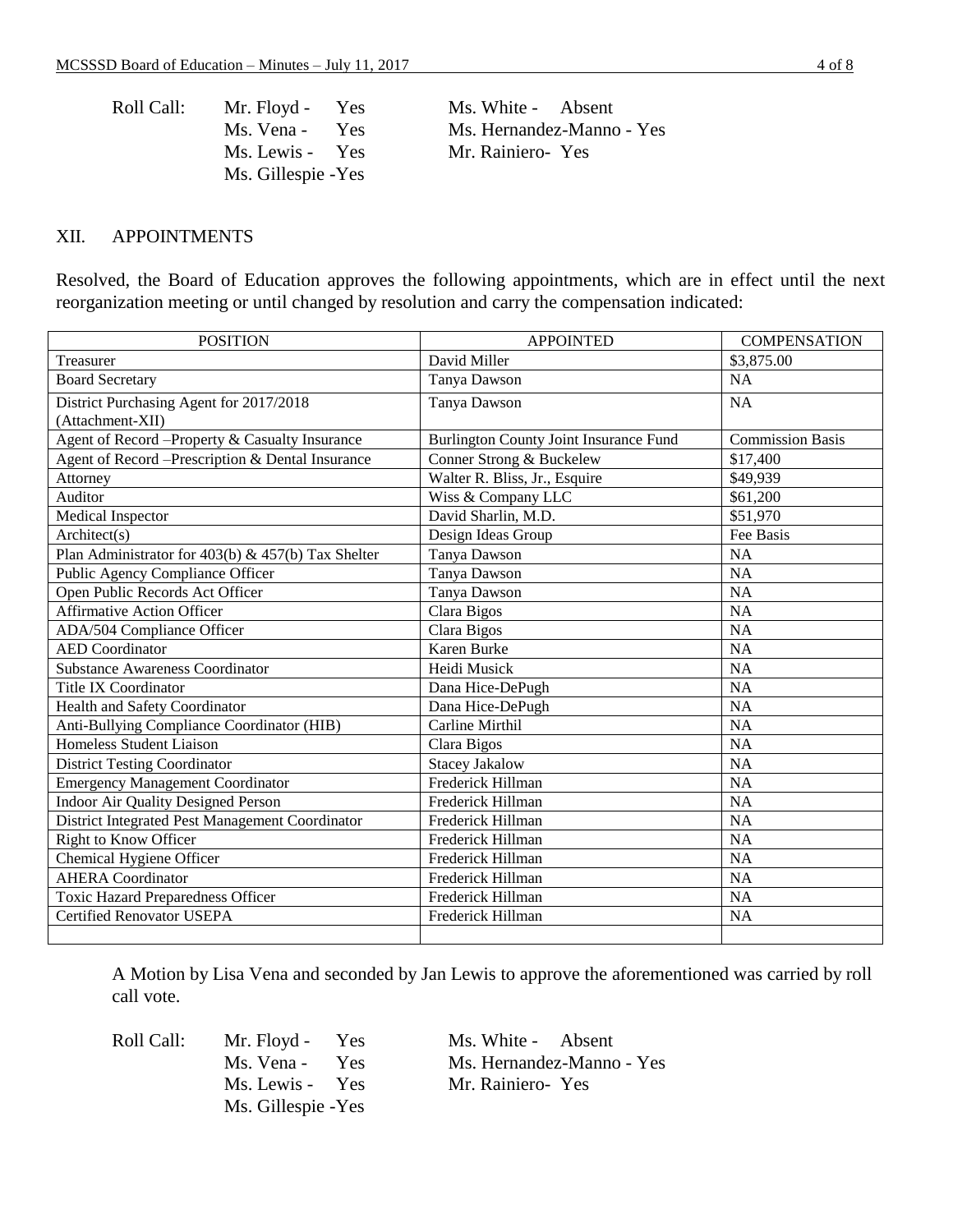# XIII. BANK ACCOUNT SIGNATURE RESOLUTION

Whereas, Camille Rainiero has been elected president of the Board of Education and Russell White has been elected vice president; and

Whereas, Tanya Dawson has been appointed secretary of the Board of Education and Kimberly Schneider has been appointed superintendent of schools, and

Whereas, David Miller has been appointed treasurer of school monies; now, therefore, be it

Resolved, the Board of Education approves the establishment and/or maintenance of the following bank accounts at PNC Bank and authorizes the persons indicated to sign checks, savings withdrawals, drafts, and other instruments and to approve electronic fund transfers according to the bank's rules and regulations

| <b>Account Title</b>                                         | Account<br>Number | Signatures<br>Required | <b>Approved Signatories</b>                                                                                                                                |
|--------------------------------------------------------------|-------------------|------------------------|------------------------------------------------------------------------------------------------------------------------------------------------------------|
| <b>Current Account</b><br><b>PNC Bank</b>                    | 8090048628        | 3                      | President or, Vice President<br>and<br>Tanya Dawson, Secretary or Kimberly Schneider,<br>Superintendent<br>and<br>David Miller, Treasurer of School Monies |
| Payroll Account PNC Bank                                     | 8056174372        | $\mathbf{1}$           | David Miller, Treasurer of School Monies<br>or Tanya Dawson, Board Secretary                                                                               |
| <b>Payroll Deduction Account</b><br><b>PNC Bank</b>          | 8090048652        | 3                      | President or, Vice President<br>and<br>Tanya Dawson, Secretary or Kimberly Schneider,<br>Superintendent<br>and<br>David Miller, Treasurer of School Monies |
| Money Market Account<br><b>PNC Bank</b>                      | 8090041108        | 3                      | Tanya Dawson, Secretary or David Miller, Treasurer of<br>Monies or Board President                                                                         |
| <b>Unemployment Account</b><br><b>PNC Bank</b>               | 8090050752        | 3                      | President or, Vice President<br>and<br>Tanya Dawson, Secretary or Kimberly Schneider,<br>Superintendent<br>and<br>David Miller, Treasurer of School Monies |
| <b>Nutrition Account</b><br><b>PNC Bank</b>                  | 8090024247        | 3                      | President or, Vice President<br>and<br>Tanya Dawson, Secretary or Kimberly Schneider,<br>Superintendent<br>and<br>David Miller, Treasurer of School Monies |
| Mercer High School Activity<br>Account<br>PNC Bank           | 8090025389        | $\overline{2}$         | Brian Kozakowski, Principal and/or<br>Kristofer Gould, Supervisor and/or<br>Denise Fennimore, Secretary to Principal                                       |
| Mercer Elementary School<br><b>Activity Account PNC Bank</b> | 8052399777        | $\overline{c}$         | Maryann Moller, Supervisor<br>Cindy Dyott, Secretary to Principal                                                                                          |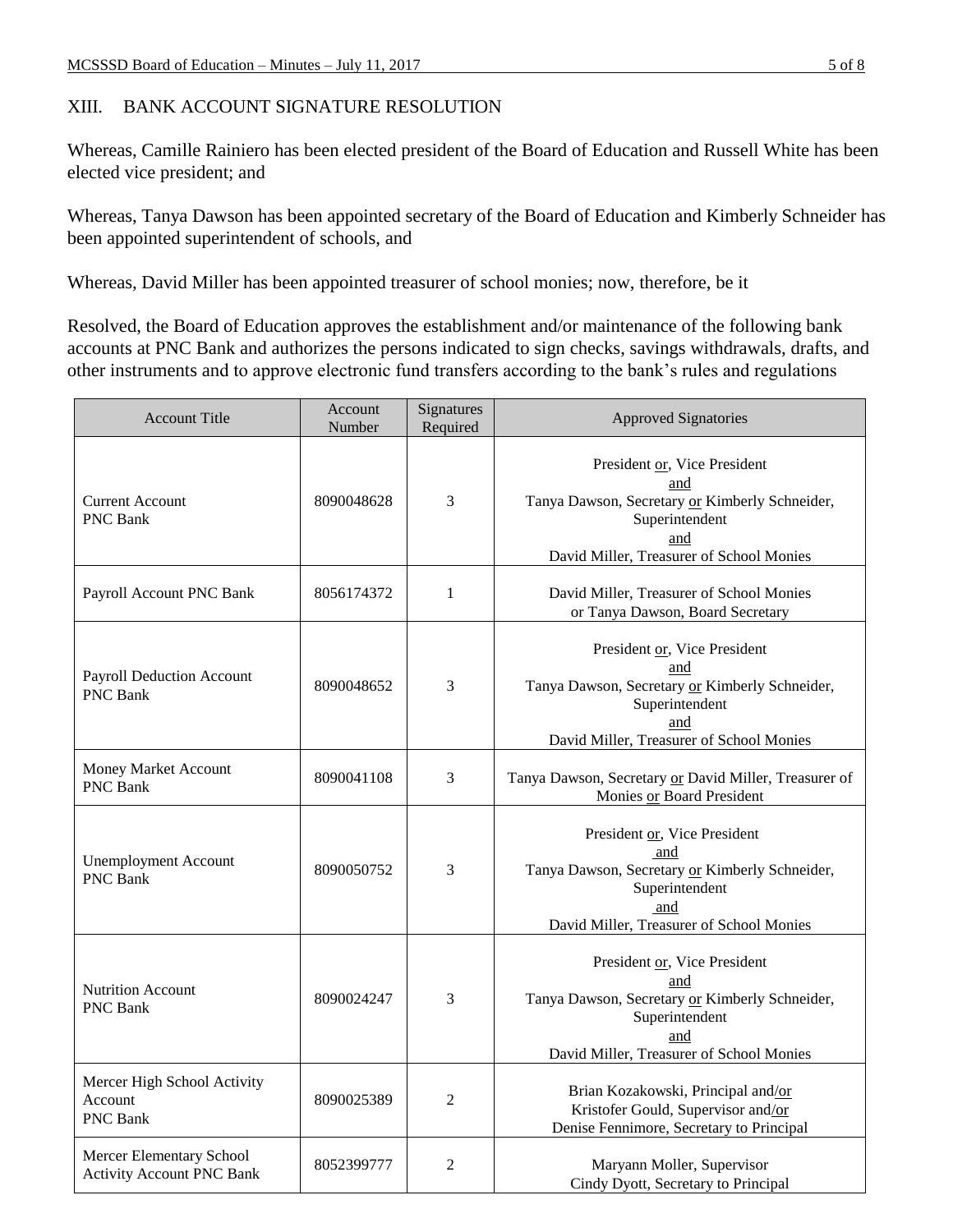| Joseph F. Cappello School<br><b>Activity Account</b><br><b>PNC Bank</b> | 8090648754 | ↑ | Jason Ward, Principal and/or<br>Diane Caldwell, Supervisor and/or<br>Maria Deamer, Secretary to Principal                                                  |
|-------------------------------------------------------------------------|------------|---|------------------------------------------------------------------------------------------------------------------------------------------------------------|
| Aflac Wageworks                                                         | 8036868588 | 3 | President or, Vice President<br>and<br>Tanya Dawson, Secretary or Kimberly Schneider,<br>Superintendent<br>and<br>David Miller, Treasurer of School Monies |

and be it

Further Resolved, the secretary of the board is authorized to complete, sign, and deliver whatever forms are necessary to carry out the intent of this resolution.

A Motion by Lisa Vena and seconded by Jan Lewis to approve the aforementioned was carried by roll call vote.

| Roll Call: | Mr. Floyd - Yes     | Ms. White - Absent        |
|------------|---------------------|---------------------------|
|            | Ms. Vena - Yes      | Ms. Hernandez-Manno - Yes |
|            | Ms. Lewis - Yes     | Mr. Rainiero-Yes          |
|            | Ms. Gillespie - Yes |                           |

# XIV PETTY CASH FUNDS

RESOLVED, the Board of Education authorizes the school business administrator to establish the following petty cash funds pursuant to Policy 4251:

| Location                         | Responsible Person                          | Amount |
|----------------------------------|---------------------------------------------|--------|
| Joseph F. Cappello School        | Jason Ward, Principal                       | \$500  |
| Mercer High School               | Brian Kozakowski, Principal                 | \$500  |
| Mercer Elementary School         | Maryann Moller, Supervisor                  | \$500  |
| <b>Business Office</b>           | Tanya Dawson, School Business Administrator | \$100  |
| Mercer High School Chuck's Place | Brian Kozakowski, Principal                 | \$300  |

A Motion by Lisa Vena and seconded by Jan Lewis to approve the aforementioned was carried by roll call vote.

| Roll Call: | Mr. Floyd - Yes     | Ms. White - Absent        |
|------------|---------------------|---------------------------|
|            | Ms. Vena - Yes      | Ms. Hernandez-Manno - Yes |
|            | Ms. Lewis - Yes     | Mr. Rainiero-Yes          |
|            | Ms. Gillespie - Yes |                           |

XV. Resolved: the Board of Education to adopt a maximum travel budget for 2017/2018 (Attachment XV).

A Motion by Lisa Vena and seconded by Jan Lewis to approve the aforementioned was carried by roll call vote.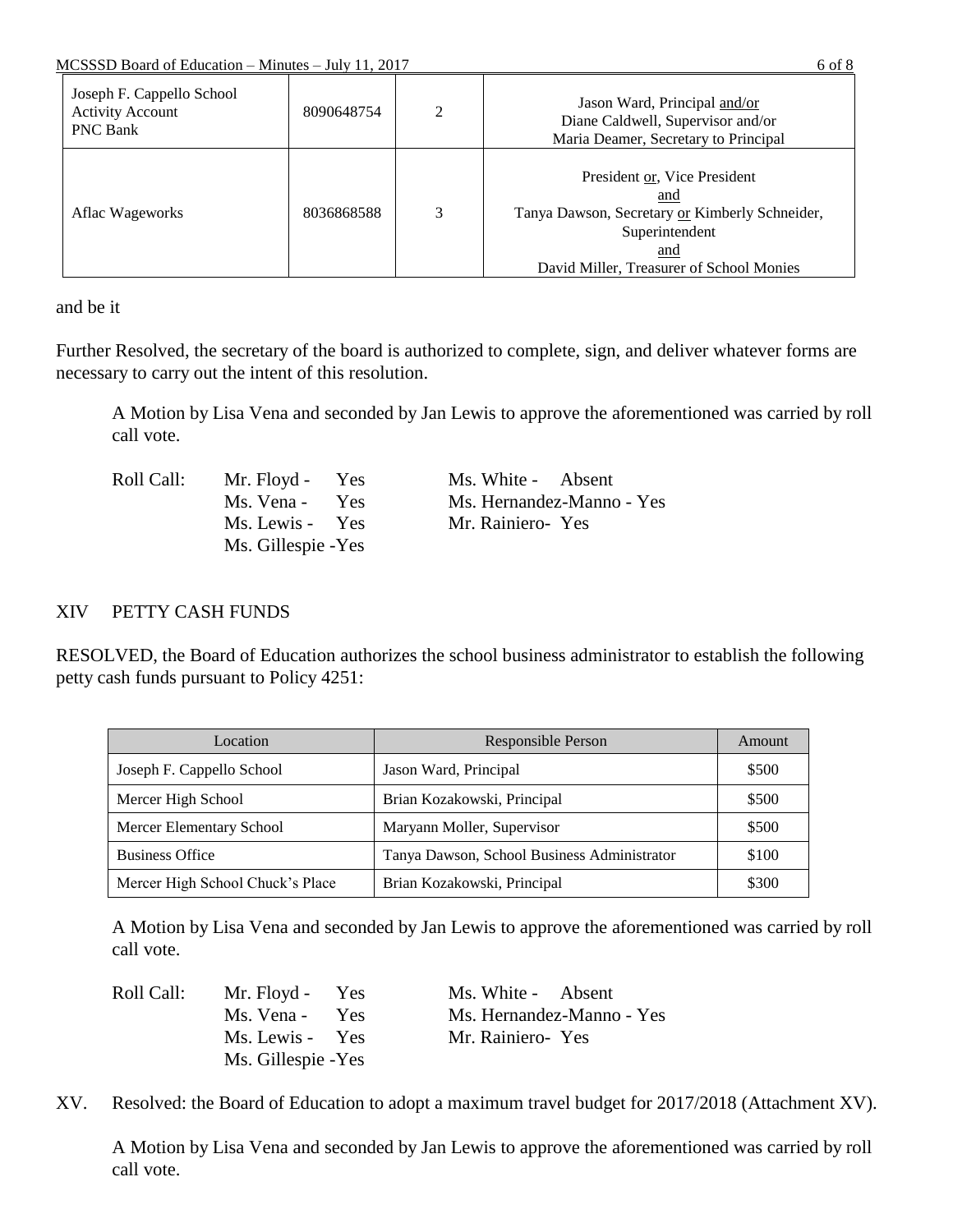| Roll Call: | Mr. Floyd - Yes     | Ms. White - Absent        |
|------------|---------------------|---------------------------|
|            | Ms. Vena - Yes      | Ms. Hernandez-Manno - Yes |
|            | Ms. Lewis - Yes     | Mr. Rainiero-Yes          |
|            | Ms. Gillespie - Yes |                           |

XVI. Approval of Tanya Dawson, Business Administrator/Board Secretary, to make payments on behalf of the Board of Education between Board meetings, when such payments ensure the health and safety of students and staff or insure the orderly operation of the school district.

A Motion by Lisa Vena and seconded by Jan Lewis to approve the aforementioned was carried by roll call vote.

| Roll Call: | Mr. Floyd - Yes     | Ms. White - Absent        |
|------------|---------------------|---------------------------|
|            | Ms. Vena - Yes      | Ms. Hernandez-Manno - Yes |
|            | Ms. Lewis - Yes     | Mr. Rainiero-Yes          |
|            | Ms. Gillespie - Yes |                           |

XVII. Approval of the following Tax Shelter Annuity Companies in the adoption for the 403(b) and 457(b) plans:

| MetLife   |
|-----------|
| Lincoln   |
| Fidelity  |
| Equitable |
| Vanguard  |
|           |

A Motion by Lisa Vena and seconded by Jan Lewis to approve the aforementioned was carried by roll call vote.

| Roll Call: | Mr. Floyd - Yes     | Ms. White - Absent        |
|------------|---------------------|---------------------------|
|            | Ms. Vena - Yes      | Ms. Hernandez-Manno - Yes |
|            | Ms. Lewis - Yes     | Mr. Rainiero-Yes          |
|            | Ms. Gillespie - Yes |                           |

XVIII. Approval of Chart of Accounts (Attachment XVIII).

A Motion by Lisa Vena and seconded by Jan Lewis to approve the aforementioned was carried by roll call vote.

| Roll Call: | Mr. Floyd - Yes     | Ms. White - Absent        |
|------------|---------------------|---------------------------|
|            | Ms. Vena - Yes      | Ms. Hernandez-Manno - Yes |
|            | Ms. Lewis - Yes     | Mr. Rainiero-Yes          |
|            | Ms. Gillespie - Yes |                           |